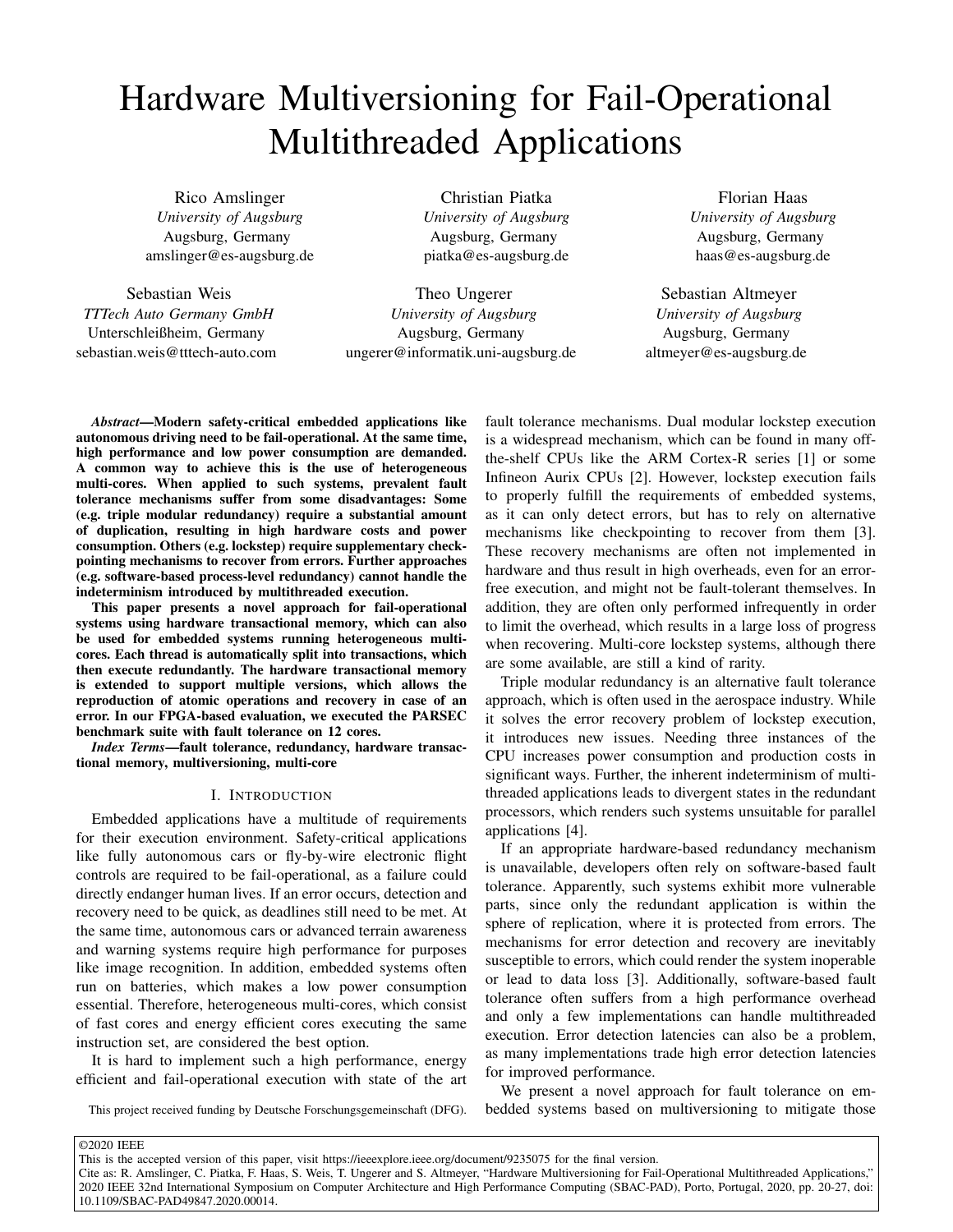disadvantages. Both homogeneous and heterogeneous multicores are supported. In our approach, the application is only executed twice in order to keep the overhead minimal. Hardware checksum calculation ensures that every single-bit error is caught. Error detection is fast, as transactions offer a quick validation interval. A transactional memory based rollback mechanism allows for cheap recovery after an error is detected. The system also offers conflict detection, which makes the execution of multithreaded transactional memory applications possible. Consistency between the redundant executions is ensured by keeping multiple versions of each data word. A transactional memory based pthreads implementation ensures backward compatibility for classic multithreaded applications, which rely on atomic operations and cache coherence.

Altogether, our approach has the following advantages:

- The system is fail-operational, as it can recover from errors.
- Homogeneous and heterogeneous multi-cores are supported.
- Shared memory multithreaded applications can be executed redundantly.
- Transactional memory can be used for synchronization.

Our work is structured as follows. First, we present related work. In Section [III,](#page-1-0) our redundancy concept is explained. In the next section, we explain the extension to multithreaded execution using multiversioning. In Section [V,](#page-4-0) we present the runtime overhead and error detection latency evaluation of our approach. This section contains an explanation of the methodology and an analysis of the results. Ultimately, the paper is completed with a conclusion and an outlook on future work.

# II. RELATED WORK

Process-Level Redundancy [\[5\]](#page-7-4) is a software-based approach to provide fault tolerance for singlethreaded applications. The approach replicates the process multiple times. The processes are synchronized at every system call and the parameter values are compared. In order to recover after an error, three instances are required. The evaluation assumes that a sufficient amount of free cores is available for the redundant processes. In addition, we expect the error detection latency to be unsuitable for embedded systems, as system calls can be far apart.

In our previous work [\[6\]](#page-7-5), we have already presented a hardware fault tolerance mechanism for singlethreaded applications, which is the foundation of this approach. However, multiversioning, which is essential to realize multithreaded execution in the current paper, was not used in the previous paper. Previously, we used the simulator gem5, which required very long evaluation times. However, to be able to execute larger benchmarks, we shifted to an FPGA implementation for this paper. Some optimizations in the previous paper could also be advantageous for multithreaded workloads, but could not be realized, as the closed-source cores, which were used in the FPGA implementation, prevent the necessary changes. It also evaluates the power consumption of the singlethreaded

approach on heterogeneous cores. We expect the multithreaded approach to behave similarly.

In another previous work [\[7\]](#page-7-6), we have described a softwarebased fault tolerance approach for utilizing Intel TSX. Major parts of the approach are required to work around the limitations of Intel TSX. It is necessary to start two separate processes, as it is not possible to share the same memory for leading and trailing threads. Intel TSX does not support multiversioning, either. There are overheads due to instrumentation, splitting the execution into transactions, checksum calculation and transfer.

FaulTM-multi [\[8\]](#page-7-7) is a hardware fault tolerance implementation utilizing transactional memory. In contrast to our approach, FaulTM-multi is tightly coupled. This results in several restrictions: Firstly, it is not possible to have unequal amounts of original and backup threads, which restricts parallelism. Additionally, the cores, on which the threads run, need to be homogenous to avoid the faster thread blocking at every transaction commit. Unsettled optimizations like those used in [\[6\]](#page-7-5) cannot be used either, as the original thread cannot run ahead to compensate for any fluctuation.

HAFT [\[9\]](#page-7-8) is a software fault tolerance implementation utilizing transactional memory. In contrast to our approach, HAFT uses instruction-level redundancy. This makes it well suited for modern high performance out-of-order CPUs, as they can often execute both instructions in a single cycle and correctly predict the comparison branch. However, the approach is less suited for embedded or heterogeneous systems, as those often feature simple in-order CPUs, which cannot overlap the execution of the redundant instructions.

Multiversion concurrency control [\[10\]](#page-7-9) is a method used by databases to manage concurrent accesses. This technique is used by PostgreSQL, for example [\[11\]](#page-7-10). We suppose that hardware multiversioning support, like the one provided by our approach, can be used to accelerate such applications.

# III. REDUNDANCY

<span id="page-1-0"></span>We assume a standard shared memory hierarchy (Fig. [1\)](#page-1-1) consisting of multiple (potentially heterogeneous) cores. The



<span id="page-1-1"></span>Fig. 1. This figure shows our memory hierarchy and the sphere of replication. The cores and data caches are extended to support transactional memory and multiversioning. The sphere of replication covers the pipeline in the cores. Other components are protected by ECC.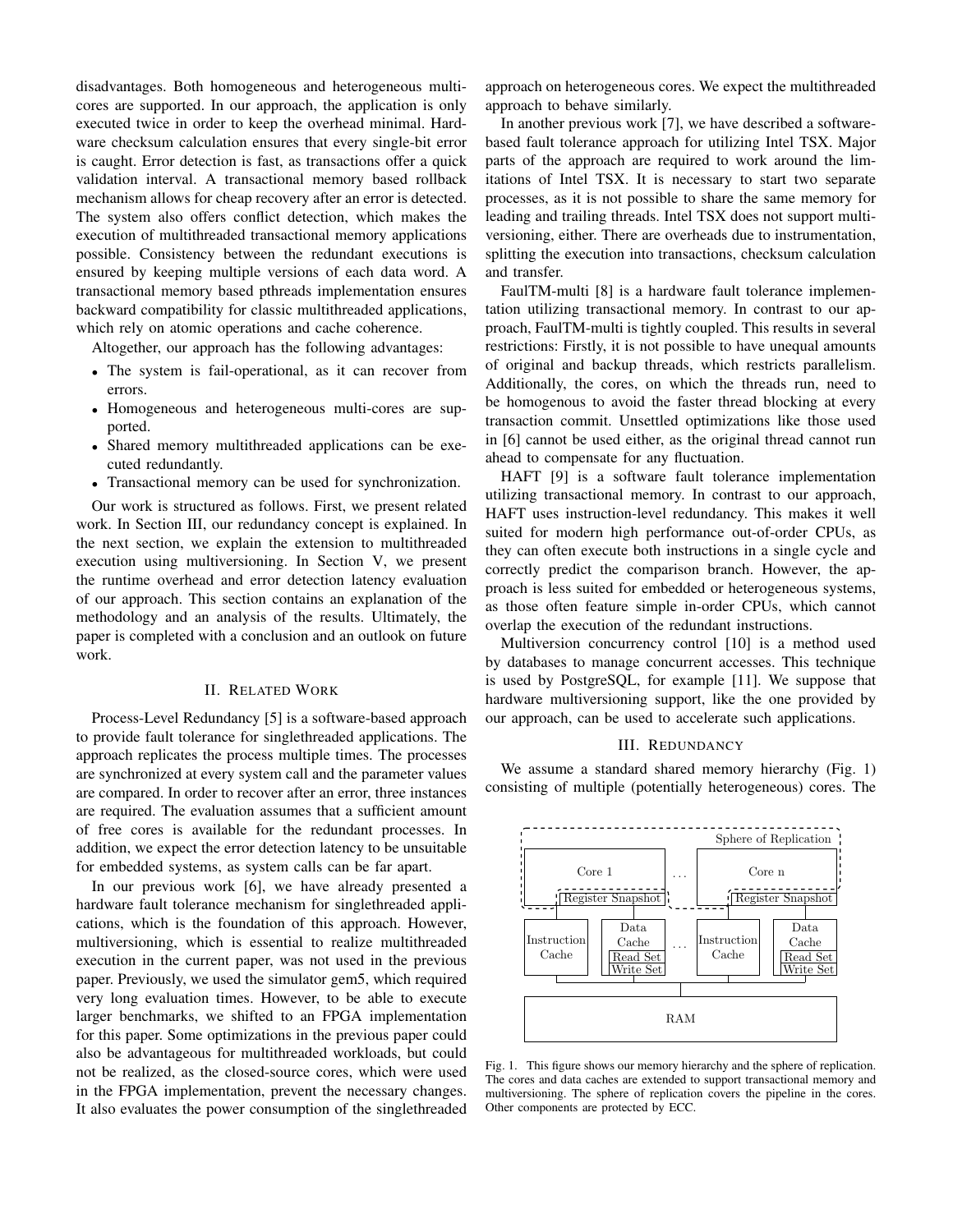

 $\checkmark$  = checksum-match  $\checkmark$  = checksum-mismatch  $\checkmark$  = error  $\circ$  = rollback

<span id="page-2-0"></span>Fig. 2. This figure shows an exemplary redundant execution. The singlethreaded application is split into transactions TXi, which are executed on a leading core and a trailing core. For some time the checksums match, but after TX4 a bitflip causes a mismatch. This results in a rollback and a restart of TX4.

cores are connected to coherent private instruction and data caches. Optionally more (potentially shared) cache levels might follow. Finally, all cores can access a common main memory.

In order to implement multiversioning, we have extended the memory hierarchy in several spots. The cores themselves need to be extended with register snapshots to enable rollback. The data caches store the read and write set. They also implement the largest part of the logic necessary to handle version selection and communication. If the code is not selfmodifying, the instruction caches can be left unchanged.

Our goal is to provide fault tolerance for the pipelines of the cores. We assume that the memory hierarchy is already protected by means of ECC or similar mechanisms. For reliable recovery, it is also necessary that the register snapshots are protected from faults. If the architecture completely copies the register set, ECC can be used here, too.

Our approach implements a leading/trailing execution concept similar to the one we have used in [\[6\]](#page-7-5). The program is first executed on (a) leading core(s). Their results are then validated by (a) trailing core(s), which execute the same code. It is possible to either use a homogeneous or heterogeneous multi-core for the redundant execution.

To realize this, the execution is split into transactions (TXi in Fig. [2\)](#page-2-0). Contrary to regular transactions, those automatic transactions commit by themselves after a given time limit. The next transaction starts immediately afterwards. However, manual transactions for concurrency control, whose bounds are set by the programmer, can also be used if needed.

The most difficult aspect in implementing automatic transactions is determining the bounds. However, our transactional memory system provides multiple features, which allow for an easy implementation: If a cache line is evicted, conflict detection is still possible, as transaction meta data can be evicted to memory. Additionally, all instructions, which are necessary for regular execution, can be issued in transactions. Therefore, it can be guaranteed that every transaction, which abides to certain limits concerning runtime (in instructions) and memory operations, will eventually commit. As those limits are independent of the actual instructions and memory

addresses, they can easily be monitored using simple counters. Register backup does not require a specific instruction, either, which makes it possible to start transactions at any time. Therefore, the bounds can be easily determined with low hardware costs.

An error cannot propagate to the other core, as both cores can only see their modifications to the memory. In the singlethreaded case, the first transaction can be started simultaneously for the leading and the trailing thread. If the leading thread is executed on a faster core, it will finish first. It can then already start the next transaction, as long as it has sufficient speculative resources.

While the transaction is running, a checksum of every instruction outcome is calculated. This checksum is then compared after both transactions have completed. If the checksums match, execution can continue regularly and the checkpoints at the beginning of the transactions are deleted. If the checksums do not match (after TX4 in Fig. [2\)](#page-2-0), both cores need to roll back to the beginning of their transactions. This means, the leading core might have to roll back multiple transactions at once. After the rollback, both cores restart their transactions. If the fault was transient, it should not occur again and the checksums should match after both transactions have been repeated.

#### IV. MULTIVERSIONING

When executing multithreaded applications with fault tolerance, multiple complications occur. It is no longer sufficient to just have a single leading thread and a single trailing thread, as the transactions of all threads need to be validated. As all threads in the process use the same address space and transactions already save the register set, it is possible for a trailing thread to quickly switch between validating the transactions of different leading threads. However, it is still preferred to keep leading and trailing cores associated when possible, as this will benefit cache locality. This feature has the additional advantage that I/O operations can be easily realized. The leading core commits its transaction and leaves redundant mode to perform the I/O operation alone. After the I/O operation is finished, resynchronization between leading and trailing cores happens automatically, as the register set is transferred anyway and the multiversioning takes care of the memory content.

The required ratio of leading and trailing cores depends on the underlying system and the application. For homogeneous systems, it is usually close to one. However, for a heterogeneous system a different ratio can be chosen to accommodate slower cores. If an application has plenty of waiting time, the amount of trailing cores can be lowered, as it is useless to wait on the leading and the trailing. The same can be done if the platform has means to accelerate the trailing cores like perfect prefetching or forwarding branch outcomes [\[6\]](#page-7-5). The trailing cores will simply switch between validating those leading cores, which are currently not waiting.

When regular transactions are used, the order of the transactions must be preserved between the leading and trailing ex-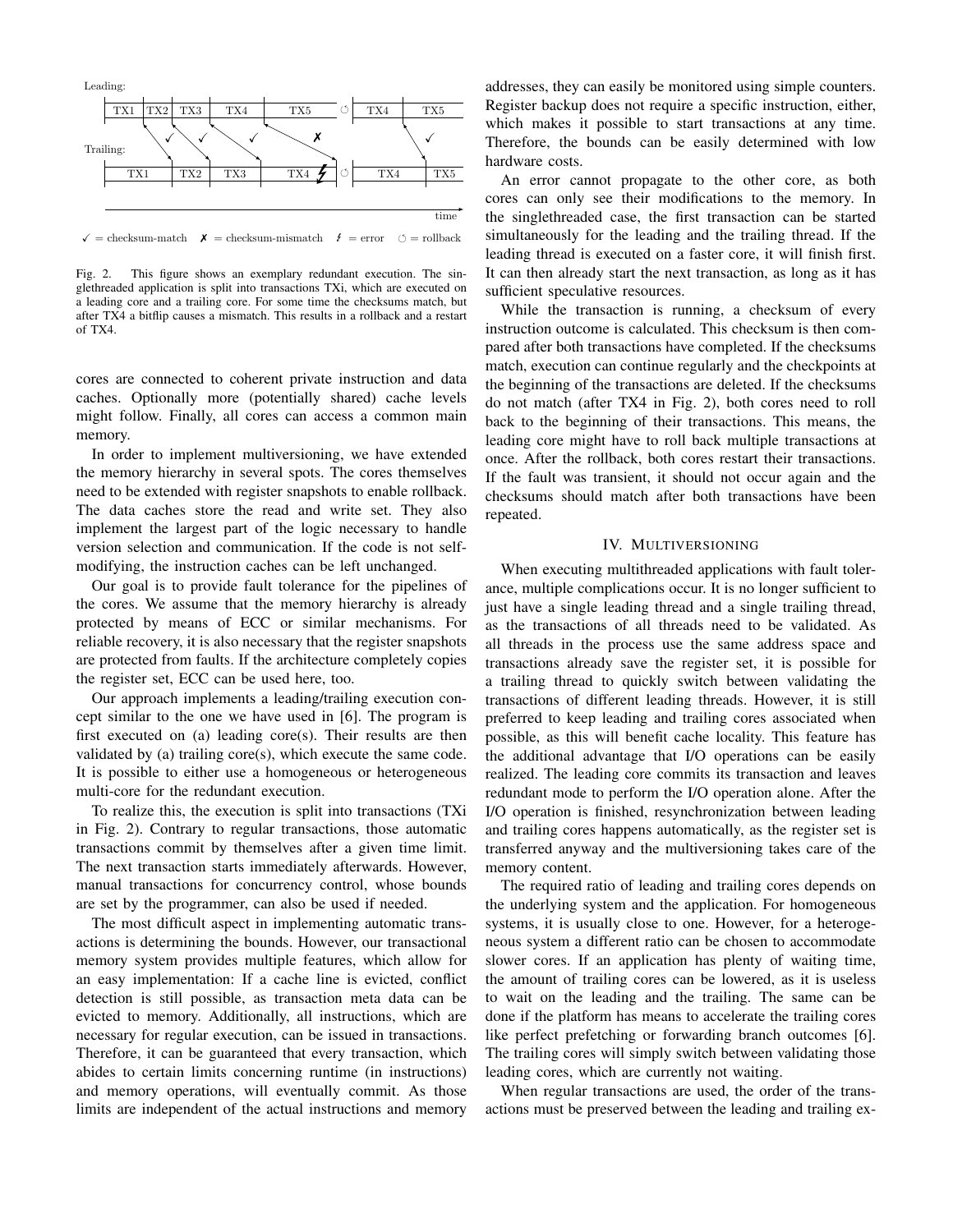

<span id="page-3-0"></span>Fig. 3. This figure shows an incorrect execution, which can occur if the order of the transactions is not preserved between leading and trailing. Thread 1 wants to execute a transaction which increments data by 1. Thread 2 wants to execute a transaction which xors data by 1. If thread 1 is executed first (leading case in this figure), the final result is 0. On the other hand if thread 2 is executed first (trailing case in this figure), the final result is 2. This causes a mismatch in checksums and thus a rollback.

ecution to avoid unnecessary and potentially infinite rollbacks (see Fig. [3\)](#page-3-0). If this situation emerges often, which is to be expected on high core count out-of-order CPUs, performance will be poor, as rollbacks are expensive due to the work that needs to be executed again. It is also necessary to have consistent rollback checkpoints between all threads. It is not sufficient to roll back only the transaction in which the error was detected, as another transaction might have already read data written by that transaction.

In our approach, the fault-tolerant execution occurs on a system supporting multiple versions of the same memory word. This solves the indeterminism problem, as can be seen in Fig. [4.](#page-3-1) The transaction, in which the load is executed, defines which version of a word is read. Every word has a safe version, which is used for rollback if an error occurs and is only updated if the trailing cores have validated the new value and all previous transactions. Additional versions are used by the leading cores to store speculative values. As soon as the transaction has committed, those will be made visible to the other leading cores. The trailing cores generate versions, too. These are only used by the same core to satisfy reads after writes in the same transaction. Other cores will never see those values and they are dropped after the transaction is completed. If a conflict is detected between two leading transactions, they behave like regular transactions (i.e. modifications are not visible to other transactions before commit and in case of a conflict one is aborted and repeated).

<span id="page-3-1"></span>Fig. 4. This figure shows the same application as in Fig. [3,](#page-3-0) but this time executed with multiversioning. From the perspective of the software, the execution on the leading core behaves the same. The result after the first transaction is stored in version 1 and the result after the second transaction in version 2. Even if the thread 2 is executed first in the trailing execution, it still loads version 1 as base. This is possible, as the version is still retained from the leading execution. Thus the final result is also 0. Version 1 is validated later and the speculative resources are dropped, as version 2 is already available.

Therefore, it is possible to execute shared memory multithreaded applications on our system. The preferred synchronization approach is to use transactions. However, atomic operations are also supported. All randomness like different execution orders or pseudo random number generator seeds are synchronized between leading and trailing cores. Cache coherency is also maintained.

After a commit, the leading core continues with the next leading transaction. In addition, a new transaction on a trailing core is started with the same base version, executing the same code. Its results are invisible for all other cores and dropped after the trailing core commits. Once this transaction commits, the checksum is compared to its leading counterpart. If they and all previous checksums match, the leading version is merged with the safe version and all speculative data belonging to those transactions is freed.

If a mismatch is detected, a global rollback is initiated. To perform the rollback, all currently running transactions on the leading and trailing cores are aborted. It is then determined, which transaction is the last consecutively confirmed. The memory is restored to the version that was produced by the commit of this transaction. The register set of the corresponding leading core is reset to the commit of that transaction. All other leading cores are reset to their last previous commit. The trailing cores require no explicit reset, as they will receive a new register set from the leading cores.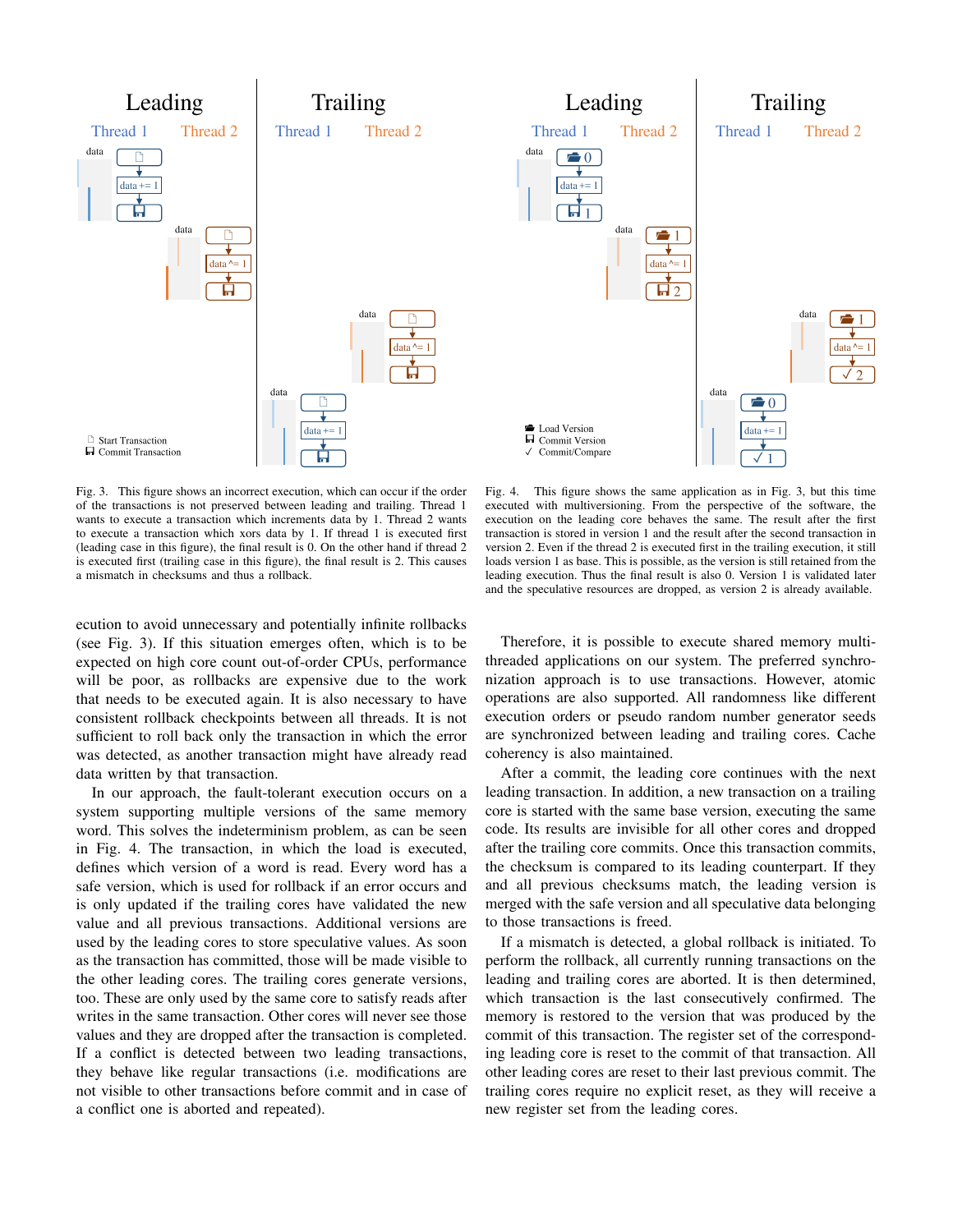As the speculative values within transactions are invisible for other cores, adjustments to synchronization constructs are necessary. For the most part, these only happen at the library level. Changes to the application source code are rarely necessary. Atomic operations can be replaced by a small transaction, which only encapsulates the memory accesses and corresponding operations, which should be executed atomically. For example, an atomic increment is replaced by a transaction containing a regular load, the add instruction and a regular store. As transactions guarantee atomicity, the semantic of the operation does not change. By committing the transaction right away, the modified value becomes visible to other cores immediately.

Further optimizations can be used to improve performance. We have replaced all operations in our implementation of the pthreads library to use native transactions instead of atomic operations. For example, we have replaced the atomic swap in the routine to lock a mutex with a transaction, which aborts if the mutex is already locked. This reduces the amount of committing transactions significantly in comparison to simply replacing the atomic operation. Thus, the memory load is reduced. It is not necessary for the trailing cores to validate aborted transactions, as they have no influence on the system state, allowing them to catch up if they fell behind.

One general issue, which affects many transactional memory applications to varying degrees, is false sharing. False sharing occurs when two threads access different words in the same cache line without synchronization. This is also a minor issue for systems without transactional memory, as it causes cache line bouncing. This issue mainly occurs, because applications access an array with their thread id as an index. It can also occur if different data structures share the same cache line by chance.

Our system provides several optimizations to minimize this issue for automatic transactions: If both threads only access the cache line for reading, the cache line is put into shared state and no transaction is aborted. If both threads access the cache line for writing, the first transaction will try to commit prematurely. This costs some performance, but is better than aborting. The same happens if the first access is a write and the second a read. If the first access is a read and the second is a write, the conflict is silently ignored. Note that this can cause a checksum mismatch and rollback if the conflict was actually true (same word in the same cache line).

#### V. EVALUATION

#### <span id="page-4-0"></span>*A. Methodology*

We implemented our approach on the Xilinx Virtex Ultra-Scale+ FPGA VCU118 Evaluation Kit. This board features the XCVU9P FPGA and two 4 GB DDR4 memories. A USB port is available for JTAG and UART. The other components on the board were not used for our evaluation.

Our design features 12 MicroBlaze cores with support for single precision floating point operations. The cores are connected to coherent private data caches and instruction caches (each 16 kB, 4x set associative). The caches are interconnected to both memory controllers and an UART module. Our extensions are implemented in the caches and addressed by a memory-mapped interface. Registers are backed up using the trace port. Thus, no changes to the closed-source MicroBlaze cores were necessary. The design runs at 50 MHz. The main limiting factors for the clock rate are the performance counters and assertions.

We used the PARSEC Benchmark Suite [\[12\]](#page-7-11) for the evaluation. Note that this is not a throughput evaluation with multiple singlethreaded processes, but a runtime evaluation, where the benchmarks are run with multiple synchronized threads. To support the benchmark execution on the MicroBlaze, we had to port the pthreads library. As the benchmark *freqmine* does not support pthreads execution, it is missing from the evaluation. *fluidanimate* and *facesim* are also missing, as they do not support arbitrary thread counts. In particular, 12 threads are not supported. Some other modifications were necessary to compile the benchmarks, as the MicroBlaze compiler does not support some old constructs and reserves additional keywords. We avoided performance affecting changes as good as possible.

The benchmarks were run in the *simmedium* configuration. The limiting factors for input set size are the slow transfer of the input files via JTAG and the large number of different configurations. The benchmarks were executed entirely, but to measure the execution times only the region of interest was considered. As we only have a single FPGA board available and due to time constraints, we have executed each configuration only once. As there is no operating system and the per benchmark runtime is rather long (1 minute for *streamcluster* with 12 threads to 2 hours for *swaptions* with 1 thread), the variance is quite low. To validate the correct execution, the outputs were copied back to the host machine and compared to x86 executions with the same thread count. We had to add additional outputs to the benchmark *raytrace*, as it throws its results away.

# *B. Execution Time Overhead*

We have analyzed the runtime and scalability of our approach. We expect the execution time of a dual modular redundant approach to be between the runtime of the nonredundant variant with half the core count and twice the runtime of the non-redundant variant with the same core count.

The execution with half the core count forms a lower bound, as our approach executes the benchmark twice (once on the leading cores and once on the trailing cores). This estimation is however overly optimistic, as our approach requires continuous communication. Issues like false sharing, which reduce the scaling of the non-redundant multithreaded application, also affect our approach negatively. In theory, it is possible for our approach to outperform this bound, if the application blocks frequently due to synchronization, but still scales very well. However, we consider this kind of application as purely academically and do not expect it to occur in practice.

Executing the application twice one after another forms an upper bound for the runtime. A fault tolerance approach should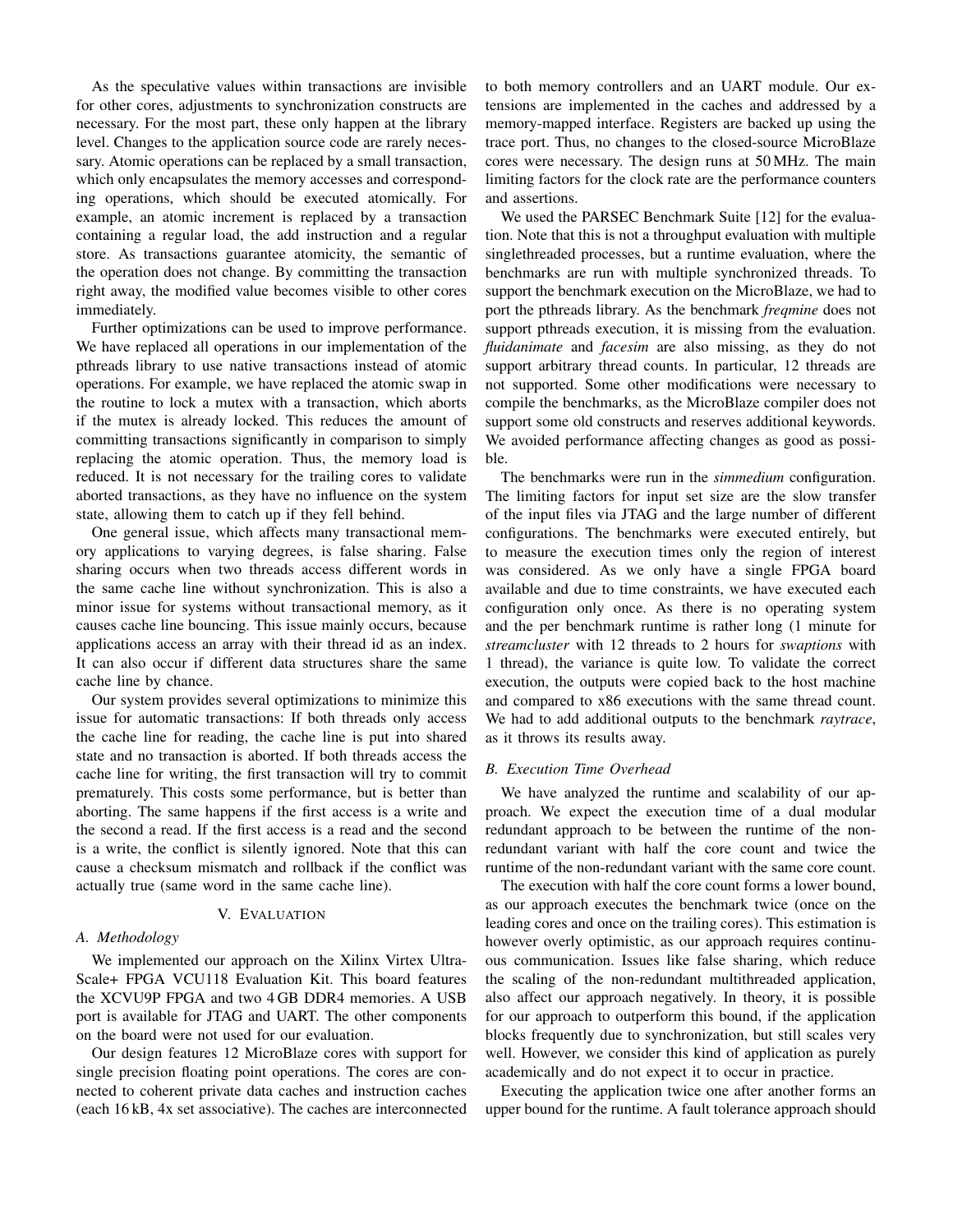

<span id="page-5-0"></span>Fig. 5. This chart shows the speedup of the various PARSEC benchmarks in the different configurations at a certain core count. All speedups are relative to the singlethreaded execution without redundancy and consider only the region of interest. For the variant without redundancy, the benchmarks were launched with the core count as thread count parameter. For the variant with redundancy, half the core count (i.e. the leading core count) was used as parameter. The lower bound of the expected range is the execution without redundancy repeated twice. The upper bound of the expected range is the execution without redundancy executed twice in parallel with half the core count. Note that especially at low core counts the expected range is hidden behind the line for redundancy for some benchmarks, as the runtimes are so close together.

be able to outperform this bound in order to best the naive "execute it twice and compare the results" software fault tolerance approach. Notice that this naive approach does however suffer from two major disadvantages: The error detection latency is very long, as it lasts from the first instruction of the first run to the comparison after the execution of the second run. In addition, it is not possible to easily implement recovery, as executing the program a third time takes a long time and the initial state might not be available anymore.

For 12 cores, the geometric mean of the slowdown comparing the redundant variant to the non-redundant baseline is 2.11. Below, we describe the results shown in Fig. [5](#page-5-0) in detail.

The benchmark *vips* behaves as expected. The execution without redundancy follows Amdahl's Law. The execution time with redundancy is in the range, in which one would expect an approach like ours.

The benchmark *blackscholes* is embarrassingly parallel. Some of the used floating point operations are implemented in software on the MicroBlaze, which results in the threads having different runtimes. As there is no work balancing and due to the memory controller acting as a bottleneck, the benchmark does not reach a perfect speedup. There are minor false sharing issues with our approach, as the data is split over multiple arrays with no padding between threads. However, very little global data is written, which reduces the impact of this issue.

The benchmark *bodytrack* uses a thread pool for paralleliza-

tion. As this thread pool contains as many threads as cores and there is an additional main thread, common context switches are required. In addition, some parts of the application in the region of interest are not parallelized. These two aspects result in a shallow speedup curve. Our approach cannot take advantage of the lack of parallelization, as the sections are too long to cover them with the loose coupling. Thus, the speedup of our approach behaves more similar to the non-redundant variant, which executes one after the other, than the parallel one.

The benchmarks *dedup*, *ferret* and *raytrace* are limited by main memory bandwidth. A large shared l2 cache would most likely improve the performance for both the baseline and our approach. Our approach would profit further from it, because the trailing cores access the same data as the leading cores with some delay. Thus, a sufficiently large shared l2 cache would eliminate the trailing memory access altogether.

The benchmark *x264* stops scaling at high thread counts due to synchronization constructs. As the waiting threads do not consume any resources like memory bandwidth or trailing runtime, our approach does well.

The benchmark *swaptions* shows irregular scaling. This is however unrelated to the platform or the approach, as it is caused by the small input size. In the *simmedium* configuration, 32 work items are partitioned between the threads. This works out well for e.g. 4, 8 and 11, but poorly for e.g. 9, 10 and 12, which results in the steps in the speedup graph.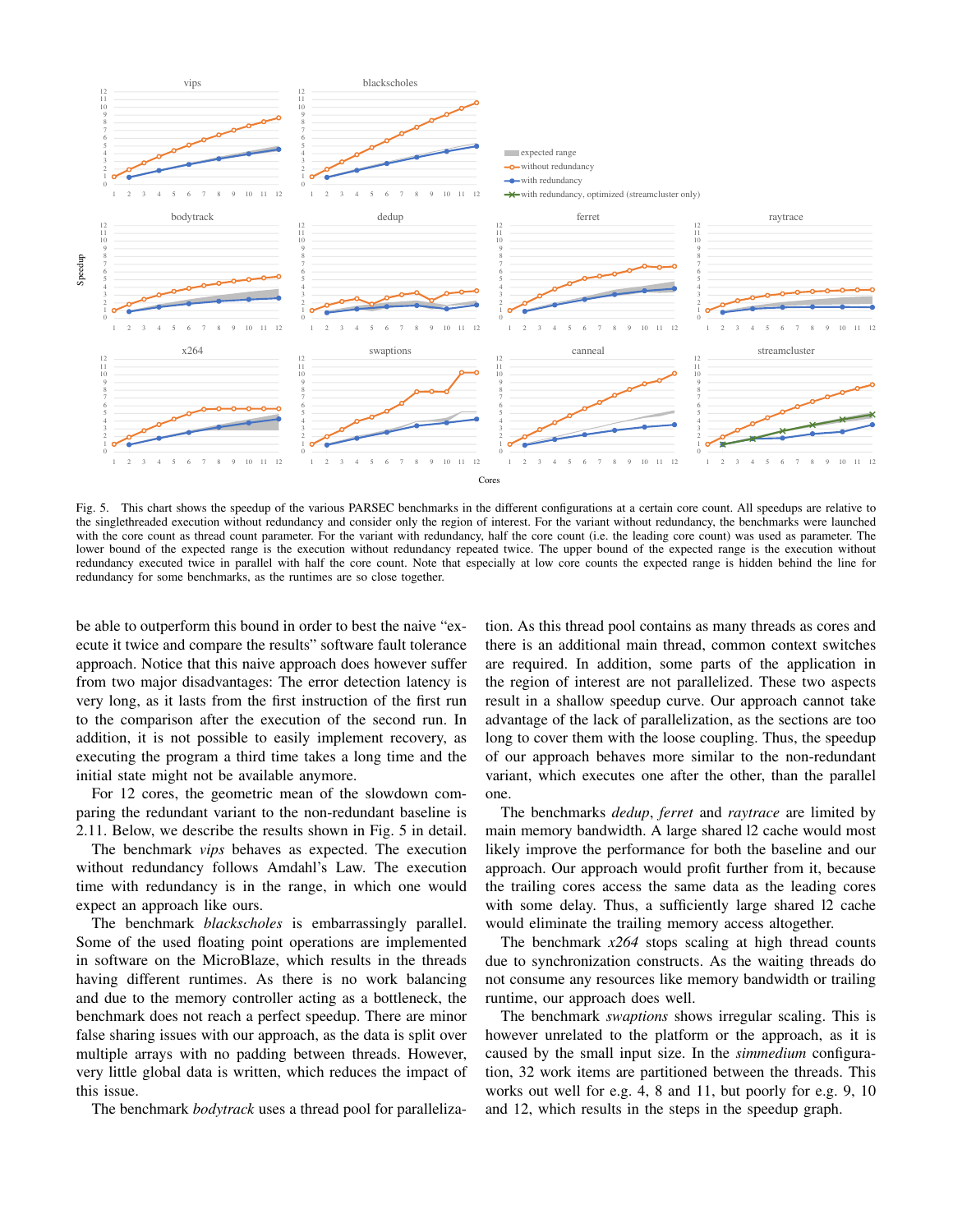The benchmark *canneal* mostly uses a custom synchronization mechanism. Pointers are accessed automatically and can contain a special value to signal that the object is locked for writing. If the object is locked, busy waiting is performed. This synchronization approach does not scale well with multiversioning, as the many explicit atomic operations result in many small transactions. In addition, the system cannot detect when a thread is waiting, which means the trailing cores waste much time to confirm waiting loops. To optimize such an application for our system, one would need to replace the atomic operations by transactions. In this case, this would be easily possible, as the main operation is a simple swap, which easily fits in a single transaction, eliminating the need for locking altogether. Note however that regular transactional memory optimization rules still apply (i.e. those transactions would most likely be too small).

The benchmark *streamcluster* uses many barriers. Sometimes barriers follow directly after each other with no code between them. Barriers are problematic for our approach, as they can force the leading cores to wait for the trailing cores to catch up, if just one thread accesses a cache line, whose available versions have been used up. This cache line can even be the cache line containing the barrier. If the code executed between the barriers is too short, the transaction will not reach its intended length, meaning that even more versions are consumed. To optimize the benchmark one should try to reduce the number of barriers needed. For our approach, it is better to execute short serial work (like adding the result of all threads) redundantly on all threads instead of just one, as this benchmark does, to remove additional barriers.

It can also be seen that the benchmark prefers even thread counts in the multiversioning variant. If all threads try to write to the same cache line at the same time, the available speculative versions (two in this implementation) for this cache line will run out quickly. Further threads then have to wait until those versions get confirmed by the corresponding trailing transactions. As this benchmark makes heavy use of barriers, threads will always reach such code sections at the same time, which means it will be completed in batches of two. Thus, an odd thread count will result in another batch, which contains only one thread. Writing such code should be avoided, as there will also be some serialization, when executed without redundancy, due to the cache line bouncing between the cores. However, a cache miss is significantly cheaper than a trailing transaction, which makes the effect less prevalent for the baseline.

The benchmark *streamcluster* is also a prime example for the impact of false sharing. The source code contains a constant called CACHE\_LINE, which controls the padding between the memory regions of the different threads. It is initially set to 32. However, the cache line size, which is used in our platform, is 64. Changing this value accelerates the application by 37.5 %.

Some benchmarks suffer from race conditions. This causes problems, when those benchmarks are executed redundantly, as it can no longer be guaranteed that the trailing core reads the same data as the leading core. The mismatch is then detected as a transient fault and all cores are rolled back in order to retry. Depending on the frequency of the race condition, it can immediately occur again.

The optimal solution would be to fix the source code, as those race conditions can result in wrong results even on other architectures. If this is too difficult, it is also possible to enable conflict detection not just for explicit but also for automatic transactions. This enables the leading cores to detect the conflict, before it can affect the trailing cores. Thus, only a single leading core will roll back instead of the whole system. However, this does not resolve the race condition itself, meaning the application might still output wrong results. Though, it can reduce the frequency of the race condition, as the transactions produce a coarser interleaving. In addition, enabling the conflict detection for automatic transactions will increase the impact of false sharing.

We observed race conditions in two of the tested benchmarks. Enabling conflict detection for automatic transactions in those benchmarks results in an additional overhead of 4.1 % for *x264* and 10.7 % for *canneal*.

# *C. Error Detection Latency*

We have also analyzed the error detection latency. The average and maximum values are shown in Table [I.](#page-6-0)

The resulting average values clearly reflect the targeted transaction duration of 10,000 cycles. Many automatic transactions hit this target quiet accurately and a trailing core is ready right away to validate the transaction. However, for most benchmarks the average is lower, as synchronization operations explicitly commit the transaction before the time limit is reached. Some automatic transactions are longer than the target. This happens, as we can only commit transactions at memory instructions. We suffer from this constraint, because the MicroBlaze is closed-source. In a real implementation, this would most likely not be an issue. If a benchmark

TABLE I ERROR DETECTION LATENCY

<span id="page-6-0"></span>

| Benchmark     | Average [cycles] | Maximum [cycles] |
|---------------|------------------|------------------|
| vips          | 9,809            | 186,071          |
| blackscholes  | 9,954            | 27,606           |
| bodytrack     | 9,812            | 51,326           |
| dedup         | 8,570            | 199,024          |
| ferret        | 9,649            | 90,396           |
| raytrace      | 8,588            | 32,290           |
| x264          | 10,310           | 131,229          |
| swaptions     | 9,817            | 36,626           |
| canneal       | 18,075           | 138,877          |
| streamcluster | 8,407            | 59,100           |
| overall       | 10,299           | 199,024          |

This table shows the average and maximum error detection latency in cycles. The average latency is the average time between every instruction and its corresponding checksum comparison. The maximum latency spans from the first cycle in a leading transaction to the checksum comparison of the corresponding trailing transaction. These values were measured for the whole benchmark with 6 leading cores and 6 trailing cores.